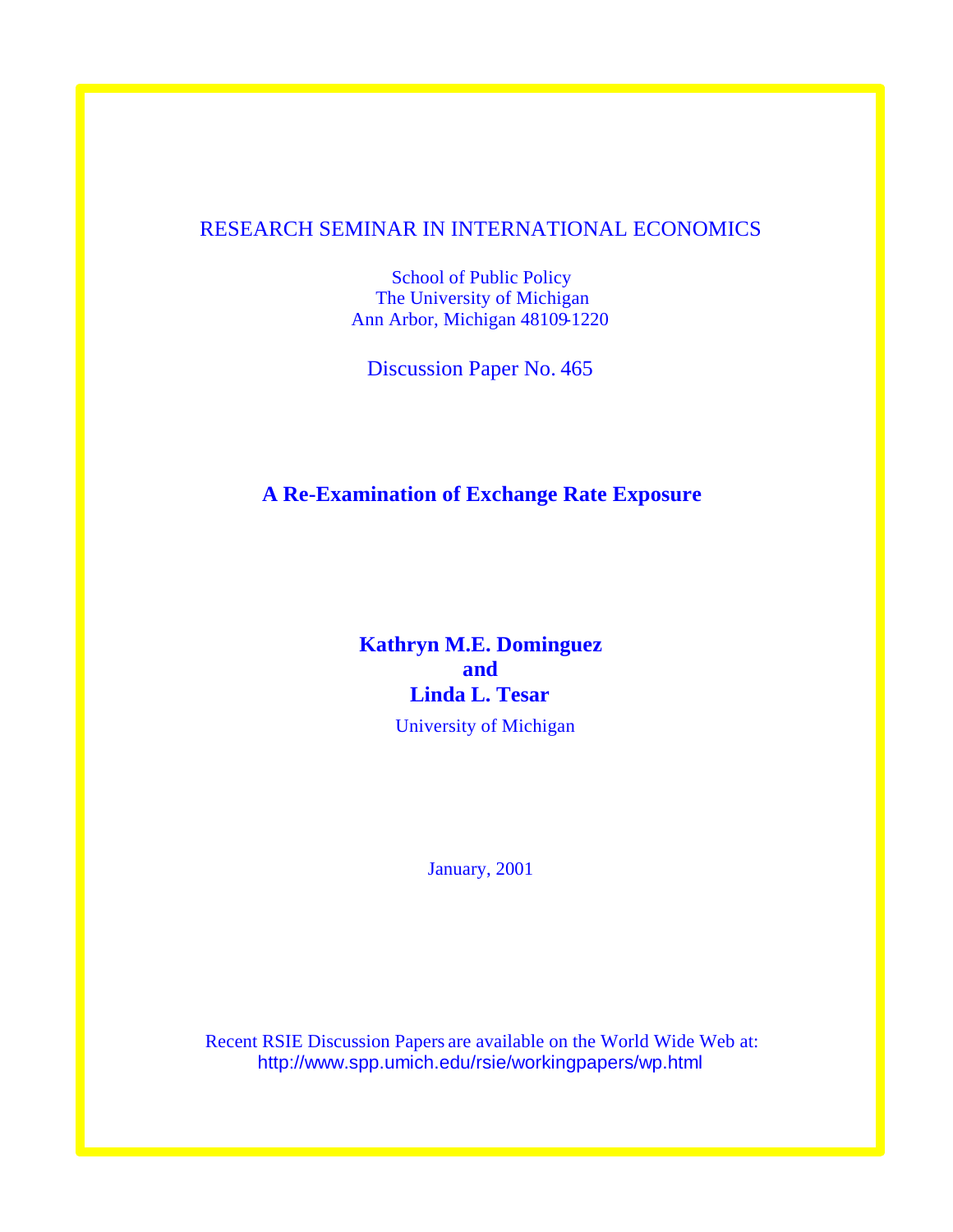#### **A Re-Examination of Exchange Rate Exposure**

Kathryn M.E. Dominguez Ford School of Public Policy, Department of Economics and NBER University of Michigan Ann Arbor, MI 48109 *kathrynd@umich.edu*

Linda L. Tesar Department of Economics and NBER University of Michigan Ann Arbor, MI 48109 *ltesar@umich.edu*

January 2001

#### **Abstract**

Finance theory suggests that changes in exchange rates should have little influence on asset prices in a world with integrated capital markets. Indeed, the existing literature examining the relationship between international stock prices and exchange rates finds little evidence of systematic exchange rate exposure. We argue in this paper that the absence of evidence may be due to restrictions imposed on the sample of data and the empirical specifications used in previous studies. We study a broad sample of firms in eight countries over an eighteen-year period. We find that firm-level and industry-level share values are significantly influenced by exchange rates. Further, we do not find evidence that exchange rate exposure is falling (or becoming less statistically significant) over time. Our results suggest that significant firm, industry and country-specific differences remain even as financial markets become more and more "integrated".

This paper is *forthcoming* in the American Economic Review: Papers and Proceedings, May 2001. We thank Ken Froot, Gordon Hanson and seminar participants at the University of Michigan and the ASSA meetings for helpful comments. We gratefully acknowledge financial support from the Center for International Business Education at the University of Michigan. We are also grateful to Chayawadee Chai-anant and Qiaoqiao Zhu for their outstanding research assistance. The views expressed in this paper are those of the authors and not necessarily those of the National Bureau of Economic Research.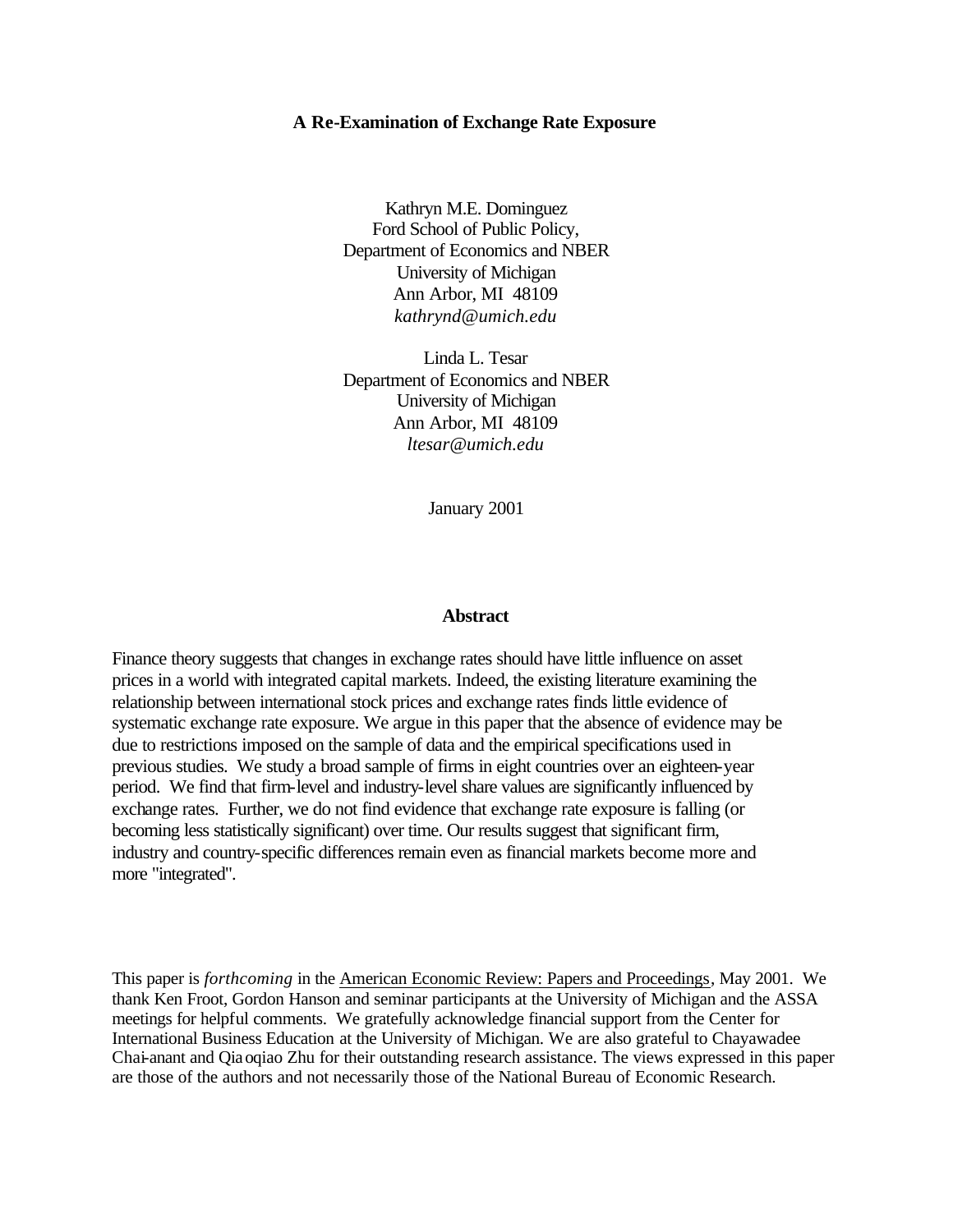It is widely believed that exchange rate changes have important implications for financial decision-making and for firm profitability. But do exchange rate changes have measurable effects on firm returns? The existing literature on the relationship between international stock prices and exchange rates finds only weak evidence of systematic exchange rate exposure. We argue in this paper that the absence of evidence may be due to restrictions imposed on empirical specifications used in previous studies.

We adopt a data-driven approach to measuring exposure and study a relatively broad sample of countries over an eighteen-year period. The results indicate that there is considerable exchange rate exposure at both the industry and firm level.

#### **I. Defining Exchange Rate Exposure**

A firm is said to exhibit exchange rate exposure if its share value is influenced by changes in currency values (Michael Adler and Bernard Dumas (1984)). There are a number of channels through which the exchange rate might affect the profitability of a firm. Firms that export to foreign markets may benefit from a depreciation of the local currency if its products become more affordable to foreign consumers. On the other hand, firms that rely on imported intermediate products may see their profits shrink as a consequence of increasing costs of production. Even firms that do no international business may be influenced indirectly by foreign competition. Furthermore, firms in the nontraded as well as the traded sectors of the economy compete for factors of production, whose returns may be affected by changes in the exchange rate.

Although there are many explanations for the link between the exchange rate and profitability, the link between the exchange rate and a firm's stock price is less clear. Under the CAPM, the expected risk premium on a company's share price is proportional to its covariance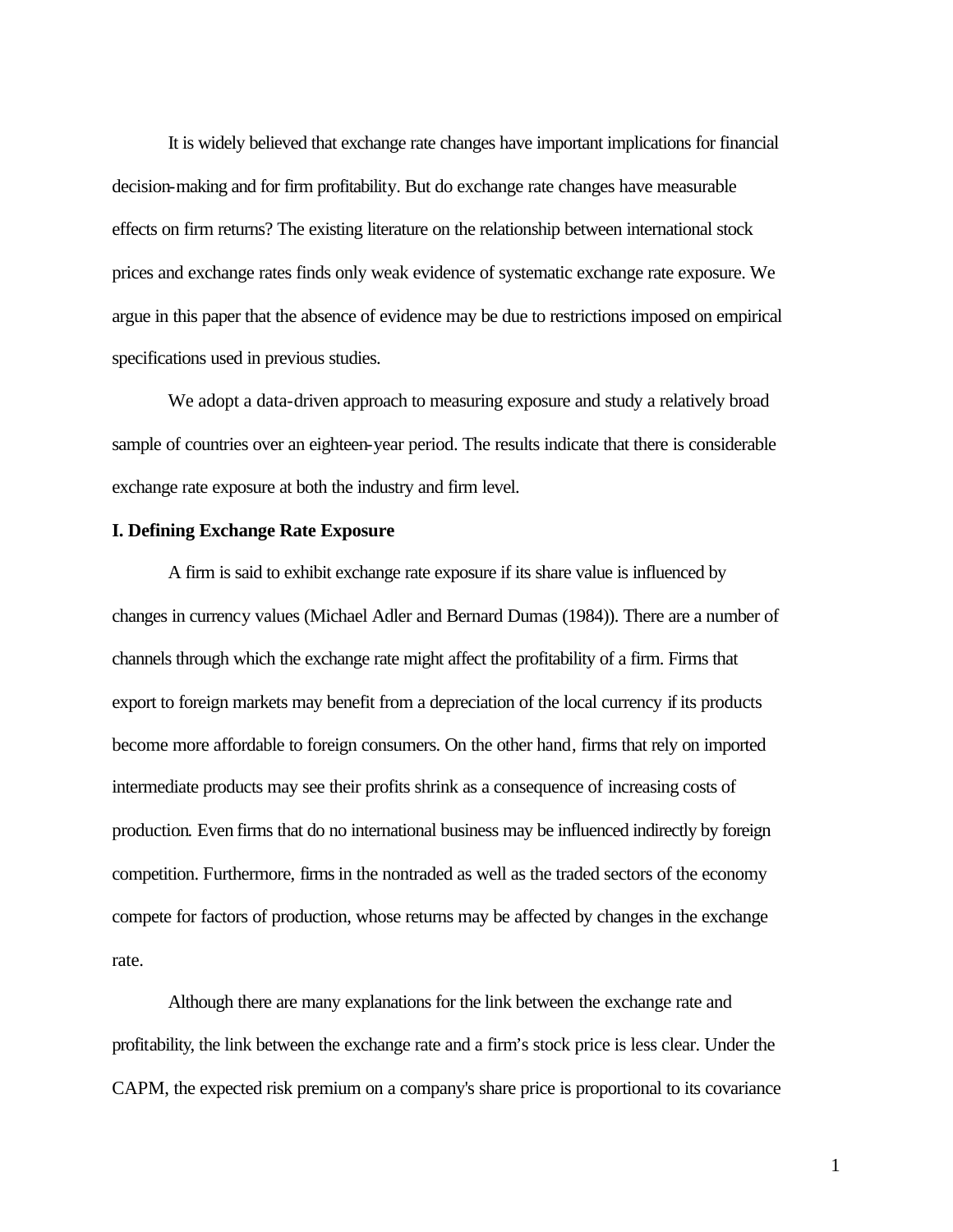with the market portfolio. In theory, investors will only require a return on the non-diversifiable portion of firm risk and no variable other than the market return should play a systematic role in determining asset returns. Therefore, a test for exchange rate exposure involves including the change in the exchange rate on the right-hand-side of a standard CAPM regression and testing whether its coefficient is significantly different than zero:

$$
R_{i,t} = \mathbf{b}_{0,i} + \mathbf{b}_{1,i} R_{m,t} + \mathbf{b}_{2,i} \Delta s_t + \mathbf{e}_{i,t}
$$
 (1)

where  $R_{i,t}$  is the return on firm i at time t,  $R_{m,t}$  is the return on the market portfolio,  $b_{1,t}$  is the firm's beta,  $\Delta s$ <sub>*t*</sub> is the change in the relevant exchange rate and  $b$ <sub>2,*i*</sub> measures a firm's exposure to exchange rate movements after taking into account the overall market's exposure to currency fluctuations. If  $\mathbf{b}_{2,i}$  is zero, this implies that firm i has the same exchange rate exposure as the market portfolio (not necessarily that the firm has no exposure). Alternatively, if we reject the hypothesis that  $b_{2,i}$  is, on average, zero – we both find evidence of exchange rate exposure and a rejection of this specification of the CAPM.<sup>1</sup>

If we do indeed find evidence of exchange rate exposure, this indicates the existence of some form of market inefficiency. A rejection of no exposure suggests either that investors are not fully diversifying their portfolios – so that exchange rate risk remains – or that firms themselves are not fully hedging their exchange rate risks. Unfortunately, without more detailed data either on investor portfolio holdings or firms' hedging practices, it is not possible to say which of these situations is operative.

 $\overline{a}$ 

<sup>1</sup> It is possible, even likely, that in some countries the exchange rate and the market return are jointly determined. Our definition of exposure will therefore understate the overall impact of a change in the exchange rate on firm returns.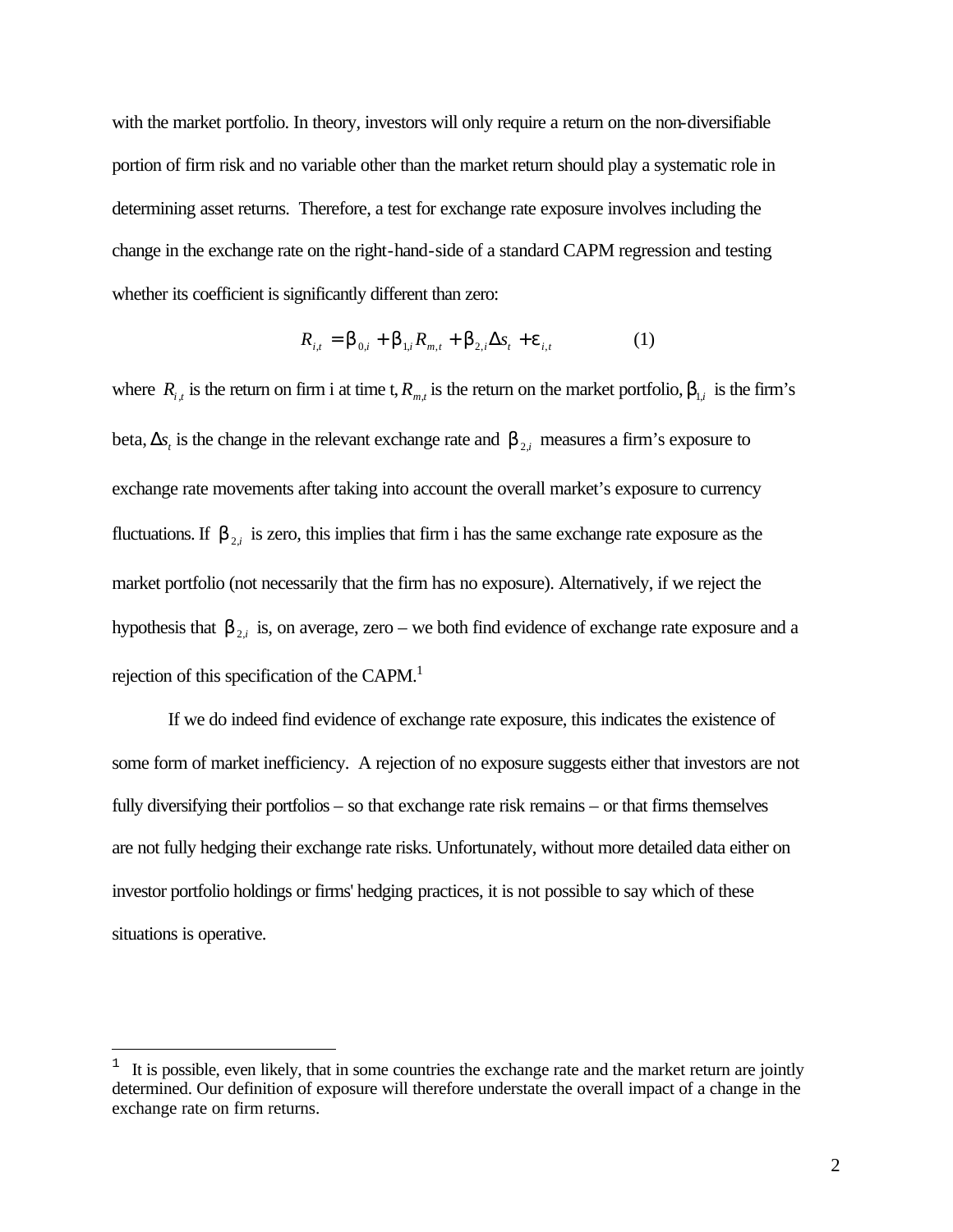## **II. Testing for Exposure**

 $\overline{a}$ 

Testing for exchange rate exposure at the firm and industry level entails taking a stand on a number of empirical questions.

#### A. Exchange Rates

One of the first questions that arises when thinking about exchange rate exposure is "Which is the relevant exchange rate to include in equation 1?" Most of the studies in the literature use a trade-weighted exchange rate to measure exposure. The problem with using a trade-weighted basket of currencies in exposure tests is that the results lack power if the nature of firm exposure does not correspond to the exchange rates (and the relative weights) included in the basket. More generally, we should expect variation in individual firm and industry exposure to various exchange rates. Any test that restricts the measurement of exposure to one exchange rate (whether it be a trade-weighted rate or a bilateral rate) is likely to biased downward.<sup>2</sup>

One possible research strategy to mitigate this problem is to create firm and industry specific exchange rates. The difficulty with this approach is that it is not clear on what basis these exchange rates should be chosen. Firms may hedge exposure to the more obvious currencies (for example, currencies of the countries where they export or import goods), but remain exposed to currencies of countries with whom their goods compete on world markets (but with whom they do no direct business). Since theory does not provide us with clear exchange rate candidates for our exposure tests we include multiple exchange rates in our specifications.

<sup>&</sup>lt;sup>2</sup> Craig Doidge, John Griffin and Rohan Williamson (2000) use both bilateral rates and trade-weighted exchange rates but "score" exposure based on one rate.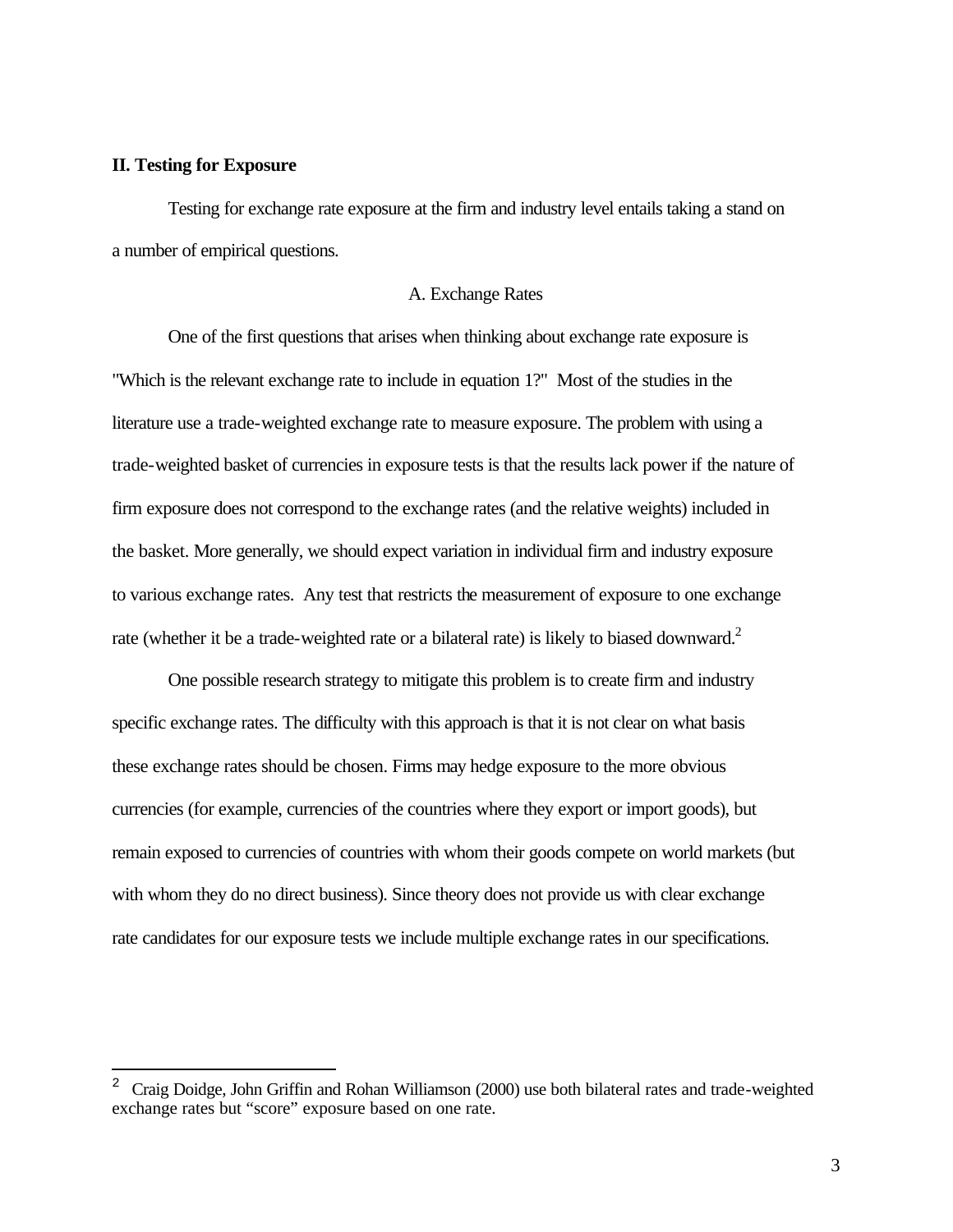#### B. Industry Aggregation

The majority of exposure studies use industry level data. They do so for two reasons. First, some hypotheses about exposure are most relevant at the industry level. For example, one prediction is that exposure will be greatest in highly competitive industries where mark-ups are low.<sup>3</sup> The second reason is that cross-country industry-return data are relatively easy to obtain. The problem with industry level aggregation is that firms within an industry need not be homogeneous. It may be that industry-wide exposure is actually high but that individual firms within the industry are exposed in opposite ways. An aggregation of their returns will therefore average out the individual exposure effects. Moreover, most industry return indices (including the widely used Datastream indices) are value weighted so that the largest firms in the industry are given the greatest weight in the index. We therefore test for exposure at both the industry and the firm level.

## C. Multinationals and Exporting Firms

Another common empirical strategy is to test for exposure in a limited set of firms. For example, a number of studies test for exposure in multinational firms, or in firms that actively engage in international trade.<sup>4</sup> However, theory does not suggest that exposure will be limited to these firms. Indeed, one might expect that these firms would be the least likely to be exposed since they are the most likely to have access to both operational and financial hedging strategies.<sup>5</sup> In order to allow the data to inform us about which firms are more or less likely to be exposed we include all firms in our empirical work.

 $\overline{a}$ 

<sup>3</sup> For example, Gordon Bodnar and William Gentry (1993) and Jose Campa and Linda Goldberg (1995).

<sup>4</sup> For example, Philippe Jorion (1990) and Jia He and Lilian Ng (1998). Dominguez and Tesar (2000) test whether firms in industries that are involved in international trade are more likely to be exposed.

<sup>&</sup>lt;sup>5</sup> Examples of operational hedges include locating production abroad and matching the currency of invoice for both receipts and outlays.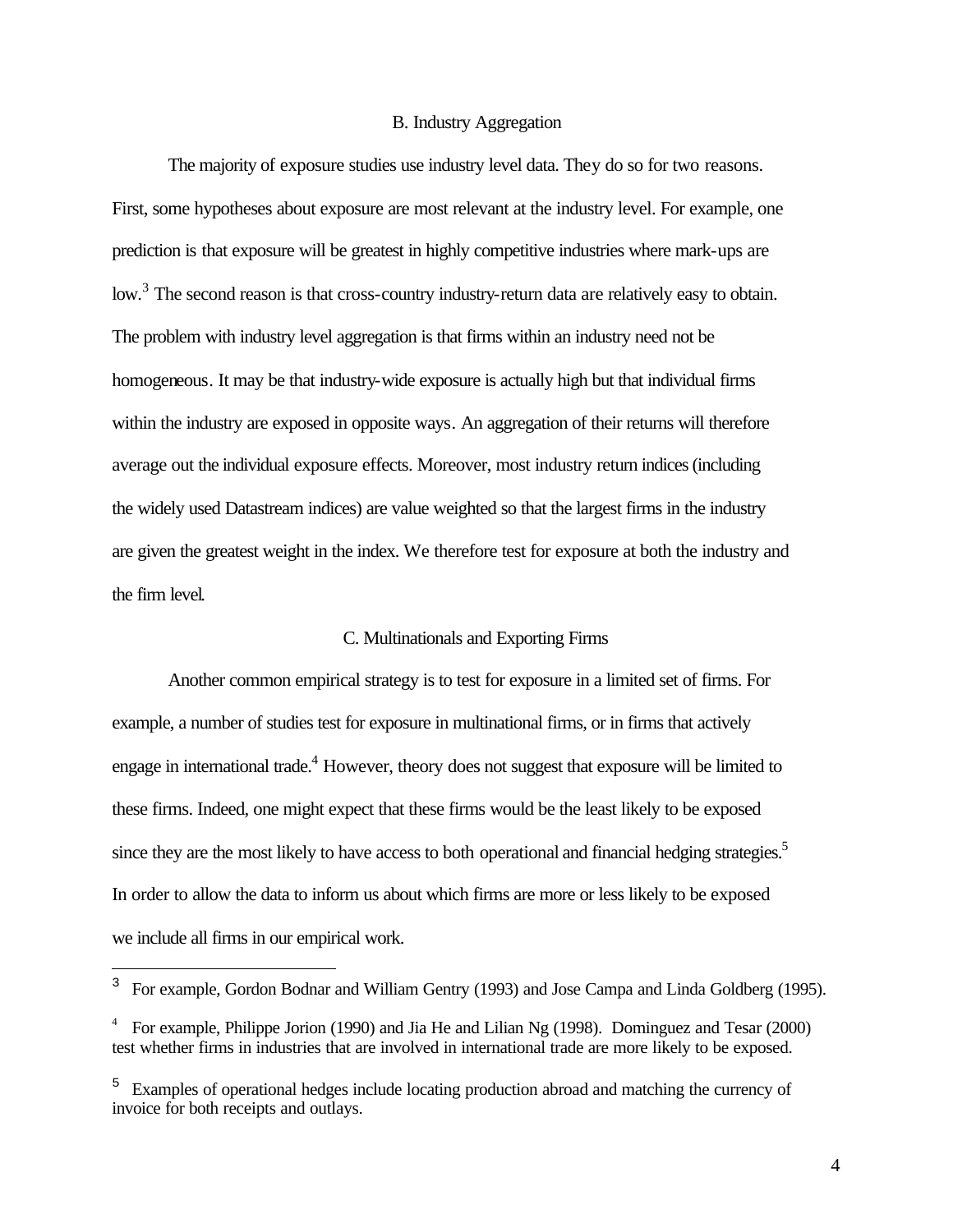#### D. Equally Weighted versus Value Weighted Market Returns

Empirical tests of the standard CAPM model generally include a country specific valueweighted market return to proxy for "the market". In a world of perfectly integrated capital markets the "market return" is best proxied by a global portfolio. But, previous empirical work strongly suggests that country specific market returns better explain firm and industry level returns.<sup>6</sup> Further, Gordon Bodnar and Franco Wong (2000) explain that value-weighted market returns are dominated by large firms that are more likely to be multinational and/or export oriented and are more likely to experience negative cash flow reactions to home currency appreciations than other firms. Therefore, including the value-weighted market return in an exposure test not only removes the standard macroeconomic effects, but also the more negative cash flow effects of larger firms. This would likely bias tests toward finding no exposure. In the tests results reported below we use an equal-weighted market return.

## E. Exposure Stability

The exposure tests are estimated using data covering the period January 1980- May 1999. In order to test whether the results are robust over subsamples – and whether specific subsamples drive the full sample results - we re-estimate both firm and industry level tests over three subperiods. Subperiods are selected on the basis of changes in the underlying currencies used for each country.

 $\overline{a}$ 

<sup>6</sup> In future work we will systematically explore the impact of different CAPM specifications on our estimates of exposure.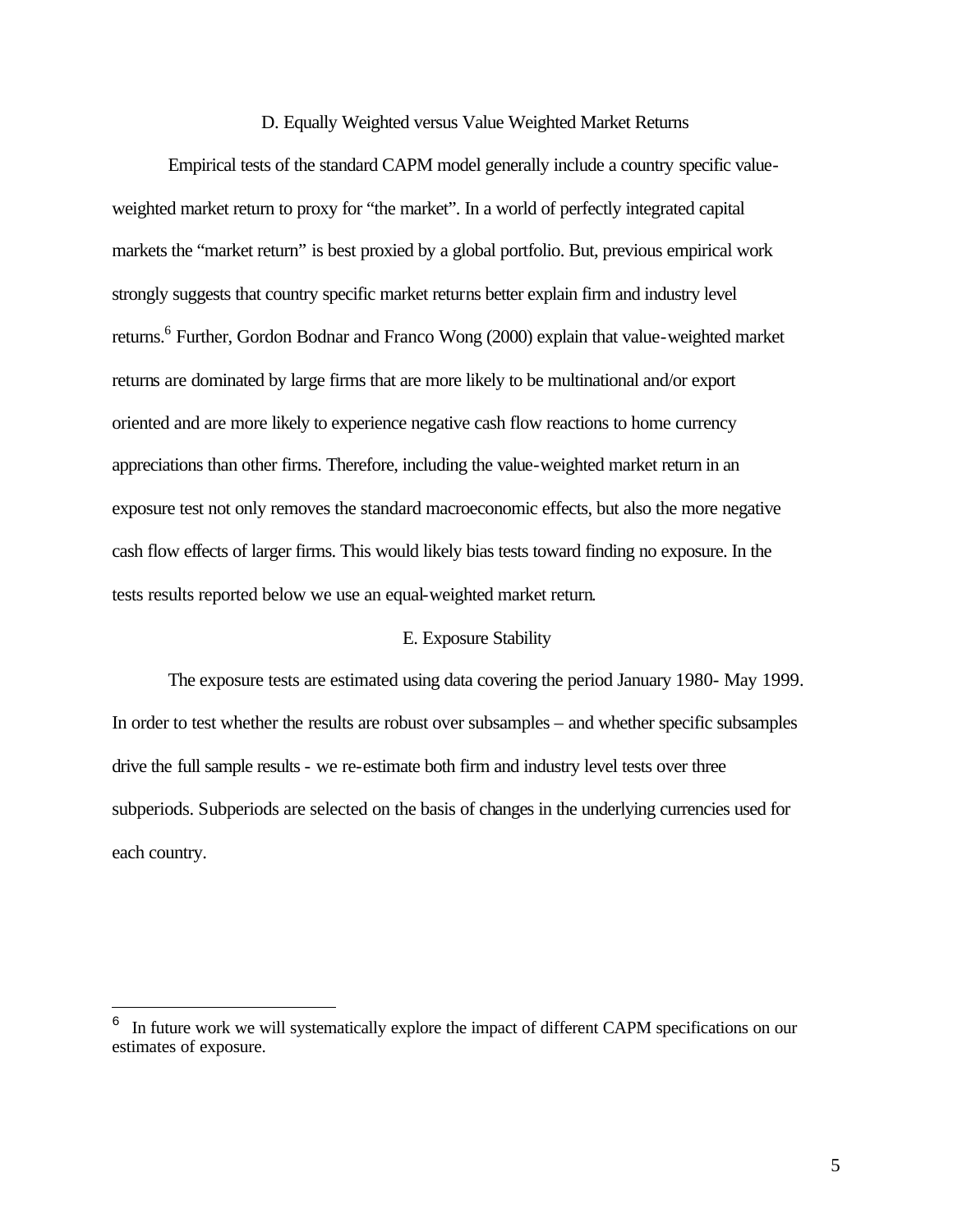#### **III. The Empirical Specification, the Data and Results**

Augmented CAPM specifications are estimated at the firm and four-digit industry level for eight countries (Chile, France, Germany, Italy, Japan, the Netherlands, Thailand and the UK) using a broad sample of firms. We use weekly (Wednesday) returns, country-specific market portfolio returns, and three country specific exchange rates. All data are from Datastream. For large countries (Germany, Japan and the UK) we selected a representative sample of firms (25% of the population) based on market capitalization and industry affiliation. For the remaining countries we include the population of firms. The samples include an average of 300 firms for each country; Japan includes the largest number of firms at 488; Chile has the smallest number at 199. Firms with fewer than six months of data over the period 1980 to 1999 were excluded from the sample. The number of industries varied across countries from 20 in Thailand to 39 in the UK.

Table 1 shows the percentages of industries and firms within a country with significant exposure at the 5% level (based on robust standard errors). The extent of exchange rate exposure is remarkably high and clearly above the ratios one would expect to see in a random sample. The "any" exchange rate column shows that firm level exposure ranges from a low of 19% for Chile to a high of 31% for Japan. At the industry level, Germany and Japan show greater than 60% exposure and the rest of the countries show between 22-46% exposure.

The results indicate that tests based on the trade-weighted exchange rate are likely to yield downward biased estimates of exposure. For example, 24% of the Japanese sample consists of firms that are not exposed to the trade-weighted exchange rate but are significantly exposed to one of the included bilateral rates.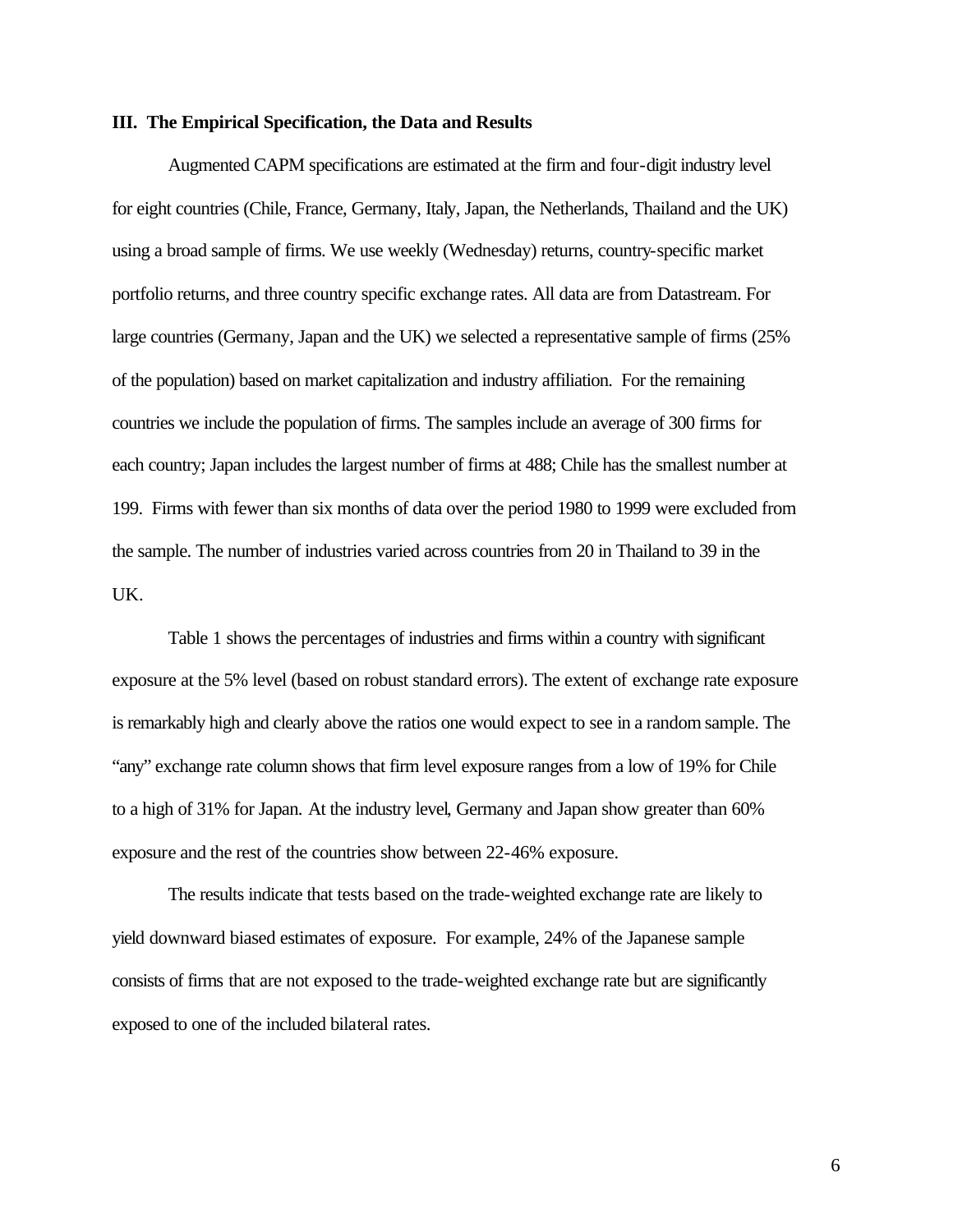|                    | Percentage of significant exposure |    |      |    | Percent non- |
|--------------------|------------------------------------|----|------|----|--------------|
| Countries:         | Industry                           |    | Firm |    | TW firm      |
|                    | Any                                | TW | Any  | TW | exposure     |
| Chile              | 22                                 |    | 19   | 5  | 11           |
| France             | 22                                 | 6  | 21   | 8  | 14           |
| Germany            | 65                                 | 26 | 22   | 13 | 14           |
| Italy              | 32                                 | 19 | 28   | 14 | 18           |
| Japan              | 61                                 | 58 | 31   | 26 | 24           |
| <b>Netherlands</b> | 31                                 | 21 | 24   | 15 | 17           |
| <b>Thailand</b>    | 25                                 | 20 | 20   | 15 | 21           |
| UK                 | 46                                 | 36 | 19   |    | 16           |

Table 1—Firm and Industry Level Exposure

Notes: The columns labeled "TW" show the percent (industries or firms) exposed to a tradeweighted exchange rate; "any" show the percent exposed to at least one of the following: the TW, the US dollar and an additional bilateral rate (based on direction of trade data). The final column shows the percent of firms that are exposed to a bilateral rate, but are not exposed to the TW exchange rate.

The augmented CAPM regressions also provide information on the percentage of significant positive and negative exposure (see Kathryn M. Dominguez and Linda L. Tesar 2000). In three of the countries (Chile, Germany and Italy) positive and negative exposure is about evenly split. In another four countries (France, Japan, the Netherlands and the UK) 60- 70% of firms exhibit positive exposure (meaning that an increase in the value of the home currency relative to other currencies results in an increase in firm share value). In contrast, 80% of Thai firms exhibit negative exposure, suggesting that an increase in the value of the baht generally led to a decrease in the value of Thai firm share values.

We also calculate the average increase in the adjusted  $R^2$  when we include the exchange rate in a traditional CAPM specification. Although the smaller countries like Chile and Thailand show relatively lower levels of industry and firm exposure, the average increase in adjusted  $R^2$ from including an exchange rate in the CAPM specification for these countries is relatively high. This suggests that although fewer firms in these countries are exposed, those that are exposed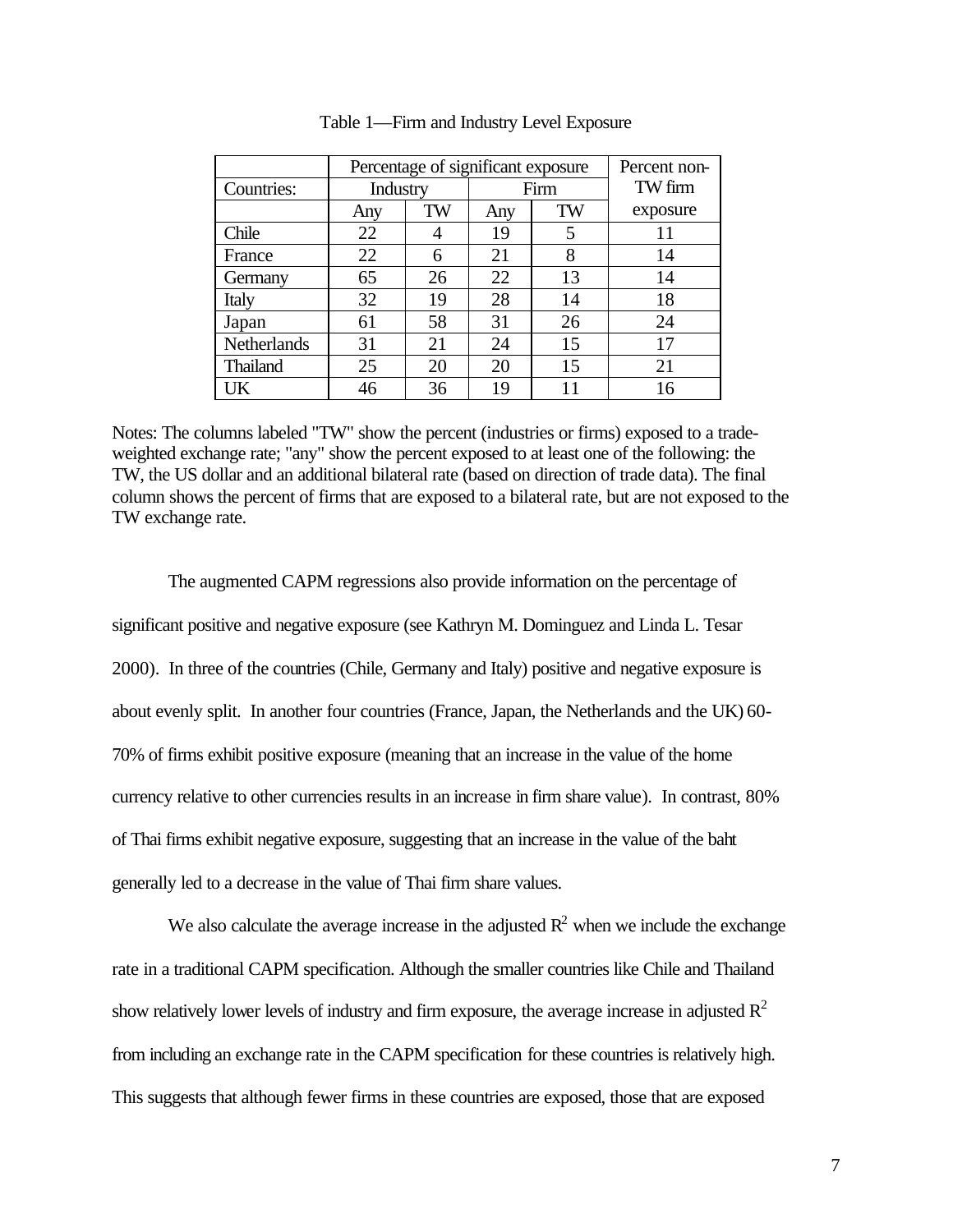have a relatively high degree of exposure. This phenomenon also shows up in the average size of the exposure coefficient.

Finally, we test whether the exposure estimates obtained for the full sample of eighteen years are robust over subsamples. While there is time-variation in exposure at the firm level, the overall extent of exposure is not sample dependent. A complete discussion of the subsample results is presented in Dominguez and Tesar (2000).

# **IV. Conclusions**

This study uses a broad sample of firm and industry returns, equal-weighted market returns, and multiple exchange rates to test for exchange rate exposure. The results are consistent with high degrees of exchange rate exposure at both the firm and industry level across eight countries. In future research we will examine what kinds of country, firm and industry characteristics best predict exposure.